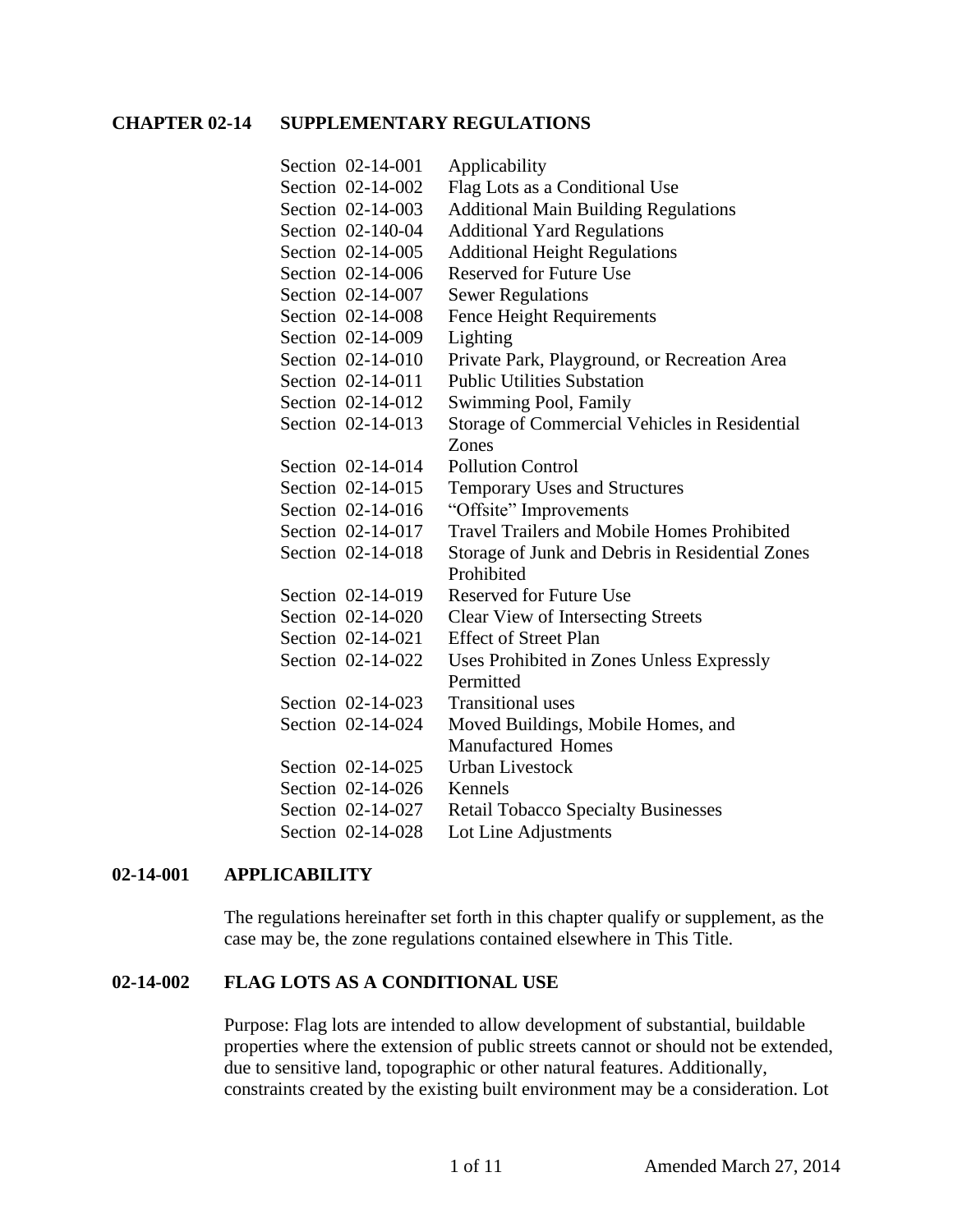size for such uses is necessarily large to help insure privacy of adjacent properties who are most impacted by the development of the flag lot.

- A. The Land Use Administrator may, as a special exception, approve the construction of a one family dwelling on a flag lot. Approval shall be subject to the following determination:
	- 1. The site is not developable under conventional development standards and procedures;
	- 2. No variance will be required to allow the proposal;
	- 3. The proposal is compatible with the existing development, in terms of height, building materials and animal keeping and approval of the dwelling will not adversely affect the living environment of the surrounding area;
	- 4. The proposed fencing should be adequate for the situation;
	- 5. The proposed lot is completely within the, RA-1 or RA-2 zone. See 02-21-006 for flag lot requirements in the  $A-1$  zone<sup>1</sup>;
	- 6. The home address sign shall be clearly visible along the public road, and comply with any standards adopted by the City; and
	- 7. The proposed flag lot must have been legally subdivided to begin with.
	- 8. The first 30 feet of access way from the street must be paved. Any mud tracked onto the street is in violation of this ordinance, is a class C misdemeanor and is subject to a fine and the cost of cleanup.
- B. Submission Requirements. A detailed site plan shall be submitted for review by the Land Use Administrator. Said site plan shall include:
	- 1. Proposed access to the building site along an access way which shall be not less than twenty (20) feet in width;



- 2. The proposed area of a building site, which shall not be less than twenty thousand (20,000) square feet, exclusive of the access way;
- 3. The setbacks from property line to the proposed structure, which shall meet the requirements of the underlying zone; and
- 4. The setback from existing occupied structures on neighboring properties to any structure on the proposed flag lot, which shall be at least seventy (70) feet.
- 5. The access way must be part of the parcel and not shared with neighboring properties.
- 6. The site plan must meet the standards of the International Fire Code and International Building Code currently adopted by Naples City.

 $<sup>1</sup>$  Amended July 27, 2017</sup>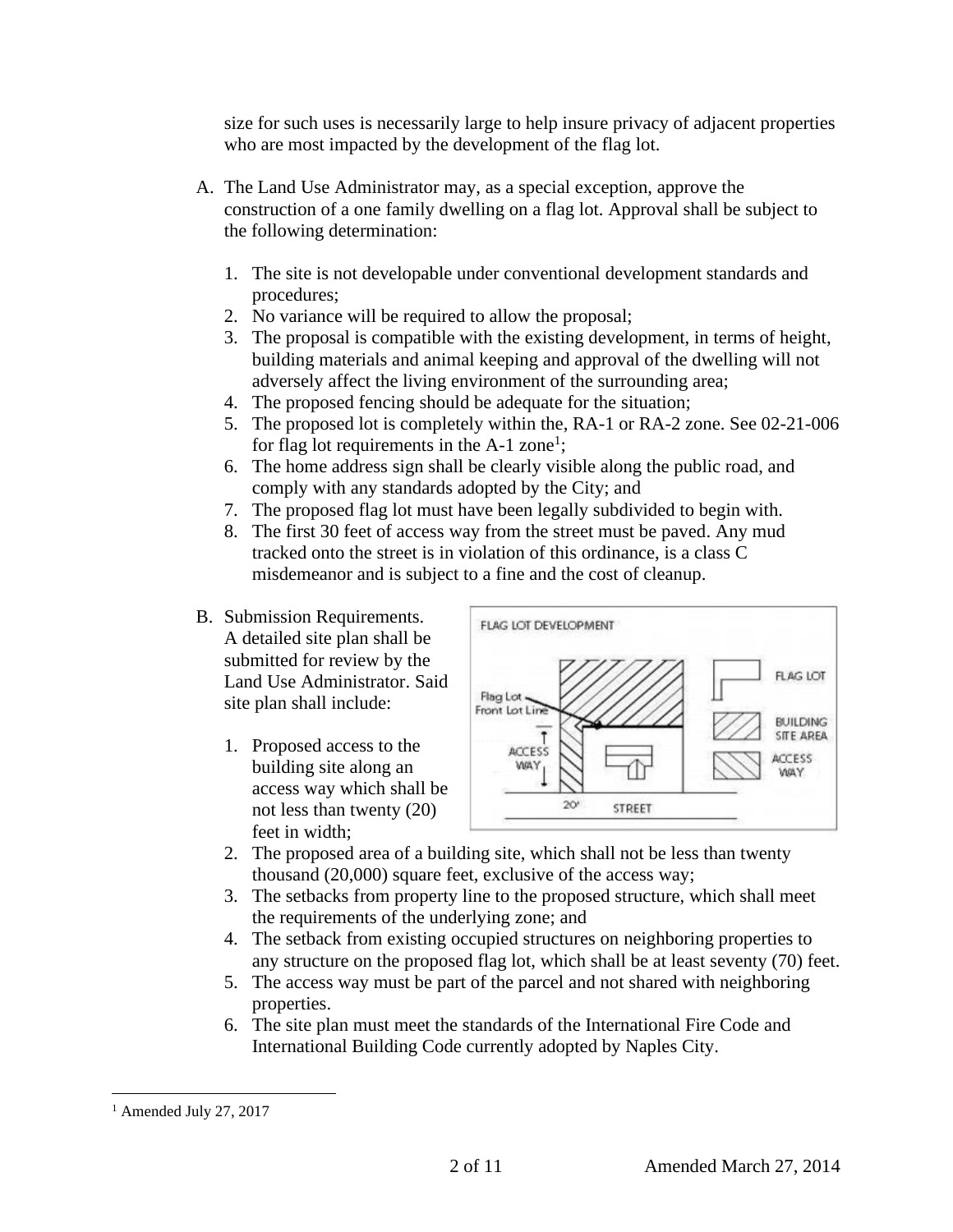C. All construction shall be in accordance with the site plan as approved by the Land Use Administrator. An approval by the Land Use Administrator shall run with the owner and shall be valid only for a period of one (1) year from the date of approval. If the ownership of the parcel changes before the issuance of a building permit, or if said permit is not obtained and construction commenced within one (1) year from date of approval, said approval shall be null and void. While approval is still active, the owner may request a one year extension, subject to approval by the Land Use Administrator in accordance with this ordinance. The new one year period begins on the date of approval of the extension.

## **02-14-003 ADDITIONAL MAIN BUILDING REGULATIONS**

Every main building shall be located and maintained on a lot, and every lot shall have the required frontage on a street. See chapter 02-02 for definitions.<sup>2</sup>

## **02-14-004 ADDITIONAL YARD REGULATIONS**

No required yard or other open space around an existing building shall be considered as providing a yard or open space for any other building, nor any yard or other required open space on an adjoining lot be considered as providing a yard or open space on a lot whereon a building is to be erected or established.

Every part of a required yard shall be open to the sky unobstructed, except for accessory buildings in a rear yard, and except for the ordinary projections of skylights, sills, belt courses, cornices, and other ornamental features.

Open or lattice enclosed fire escapes, fireproof outside stairways, and balconies opening upon fire towers may project in a yard not more than five feet and the ordinary projections of chimneys and flues are permitted.

No accessory building nor group of accessory buildings in any residential zone shall cover more than twenty-five percent of the rear yard.

No space needed to meet the width, yard, area, coverage, parking, or other requirements for a lot or building may be conveyed away from such lot or building, except as permitted by the Appeals and Variances Hearing Officer<sup>3</sup>. Any attempted conveyance or lease in violation hereof shall be void.

No parcel of land shall be subdivided or created that has less than the minimum width and area requirements for the zone in which it is located except by permit of the Appeals Authority.

Accessory buildings are prohibited as permanent living quarters. Living and sleeping quarters in any building other than the main residential building is

<sup>2</sup> Amended 08/24/2017

<sup>3</sup> Amended from Board of Adjustment July 27, 2017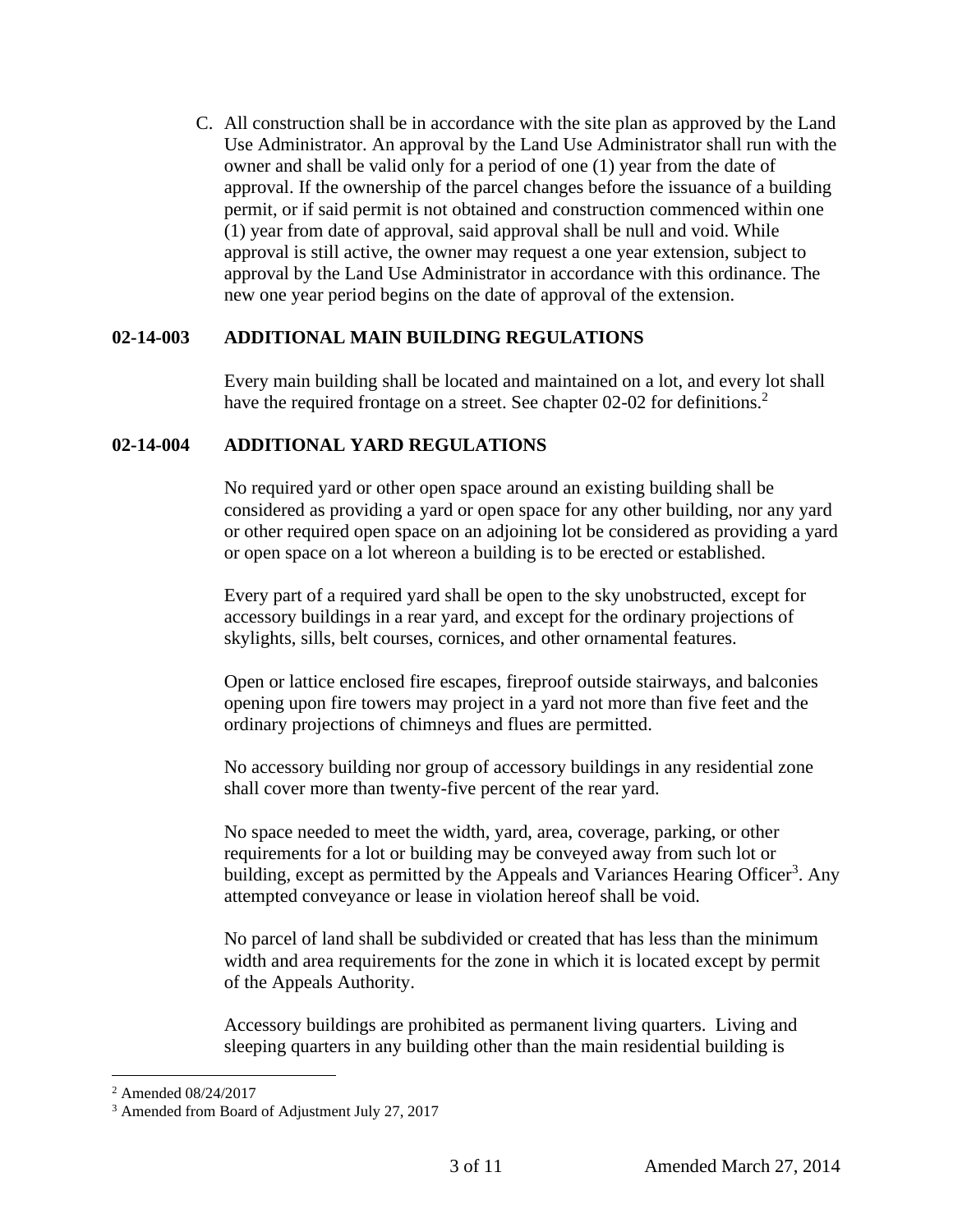prohibited, except under emergency circumstances and approved by the City Council.

### **02-14-005 ADDITIONAL HEIGHT REGULATIONS**

Penthouse or roof structures for the housing of elevators, stairways, tanks, ventilating fans, or similar equipment required to operate and maintain a building, and fire walls or parapet walls, skylights, towers, steeples, flagpoles, chimneys, smokestacks, and water tanks, wireless or television masts, theater lofts, silos, or similar structures may be erected above the height limit.

No accessory building in a residential zone shall be erected to a height greater than twenty five feet from grade to crown. Public buildings and churches may be erected to any height, provided the building is set back at least one additional foot for each additional foot of building height above the maximum height otherwise permitted.

#### **02-14-006 EXEMPT FROM PERMIT AND LOCATION REQUIREMENTS<sup>4</sup>**

One story detached accessory structures located 5 or more feet behind the main building are exempt from permit and location requirements in the following, A-1, RA-1, RA-2, R-1, R-2, R-3 zones provided that the floor area does not exceed 200 square feet

#### **02-14-007 SEWER REGULATIONS**

Sewer disposal shall comply with the health department requirements in all application for a building permit where any dwelling units shall be connected to a public sewer system. All sewer connections will have Ashley Valley Water and Sewer's letter of approval prior to issuing a building permit.

#### **02-14-008 FENCE HEIGHT REQUIREMENTS**

No fence shall be erected in any required front yard of a dwelling to a height in excess of four feet, nor shall any fence be erected in any side or rear yard to a height in excess of seven feet, unless permitted by the Planning Commission.

Where a fence is erected upon a retaining wall, or where for other reasons there is a difference in the elevation of the surface of the land on either side of a fence, height of the fence shall be  $5n$  more than 4' on at least one side including the height of the retaining wall.

#### **02-14-009 LIGHTING**

<sup>4</sup> Amended 2-24-2022

<sup>5</sup> Amended 2-25-2021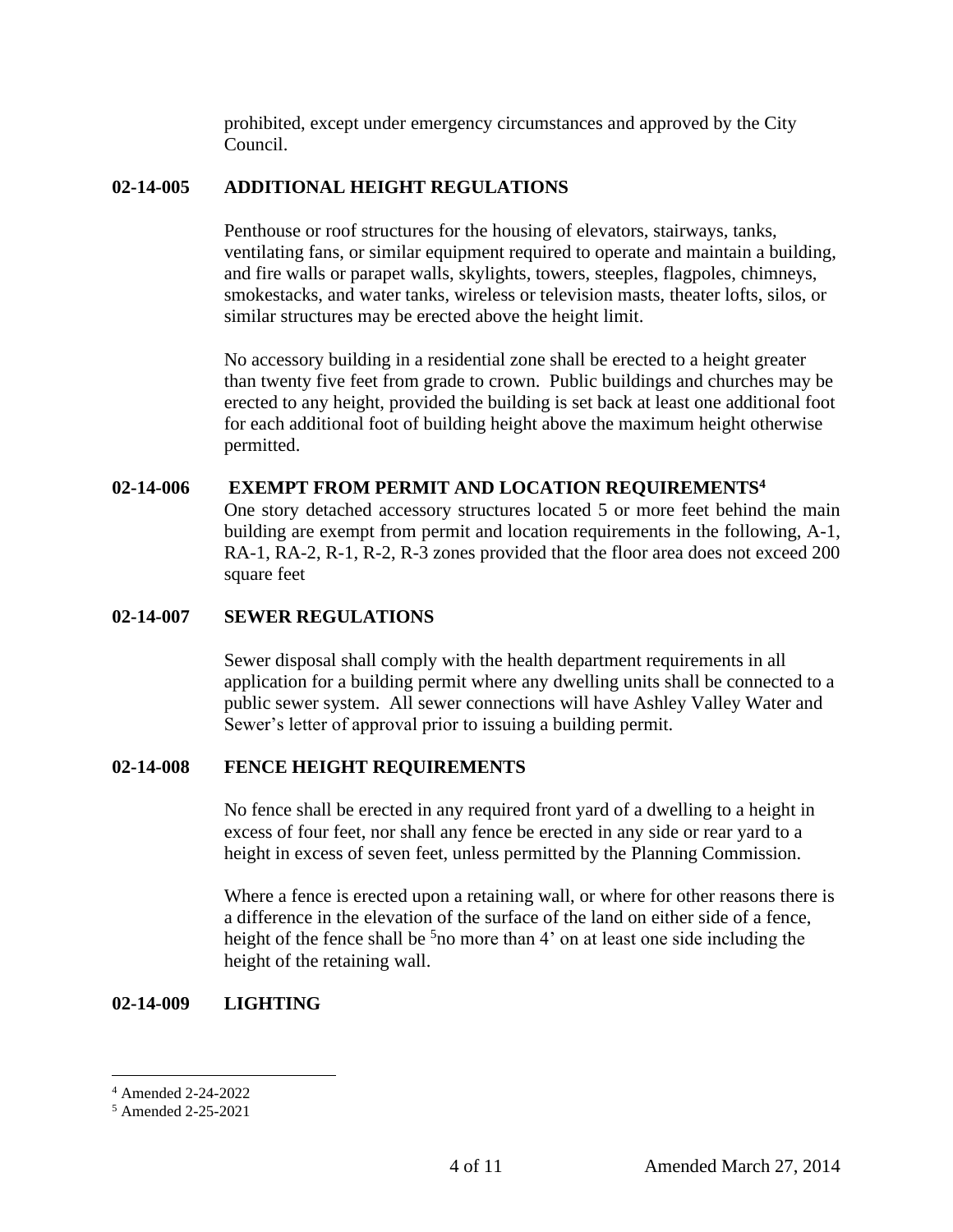No spotlight or flood light shall be installed in any way which shall permit the direct rays of such light to penetrate into any adjacent property used for residential purposes.

No light, sign, or advertising structure, as regulated by this code, shall be erected at the intersection of any street in such a manner as to obstruct free and clear vision; or at any location where, by reason of position, shape, or color it may interfere with any authorized traffic sign, signal, or device, or which makes use of the words, 'stop', 'look', 'driven', or any other word, phrase, symbol, or character in such manner as to interfere with, mislead, or confuse traffic.

## **02-14-010 PRIVATE PARK, PLAYGROUND, OR RECREATION AREA**

Areas in residential zones, including private parks, playgrounds and recreation areas shall meet the following requirements:

- A. All facilities, equipment, and buildings, shall be set back not less than thirty feet from the public right-of-way and not less than twenty feet from any property line, and shall be located not less than fifty feet from any main building on an adjoining lot.
- B. Any lights used to illuminate the premises shall be installed in such a manner that the source of light shall be suitably screened to avoid annoying illumination of lands outside said premises.
- C. In order to prepare and plan for growth and recreation a future park facility map or plan has been developed as part of the Naples General Plan. See General Plan for Map. See chapter 02-20.

# **02-14-011 PUBLIC UTILITIES SUBSTATION**

Public utility substations located in residential zones shall meet the following requirements:

- A. Each substation shall be located on a lot not less than two thousand square feet in area.
- B. Each substation shall be provided with a yard on each of the four sides of the building or structure not less than five feet in width, except that for such stations located on lots fronting on a street abutted by one or more residential lots, the front, side and rear yards, shall equal those required for a single family in the same zone.
- C. Each substation shall be located on a lot which has adequate access from a street, a lot, or easement.
- D. Each substation or tower will be landscaped and camouflaged to blend into the surrounding area.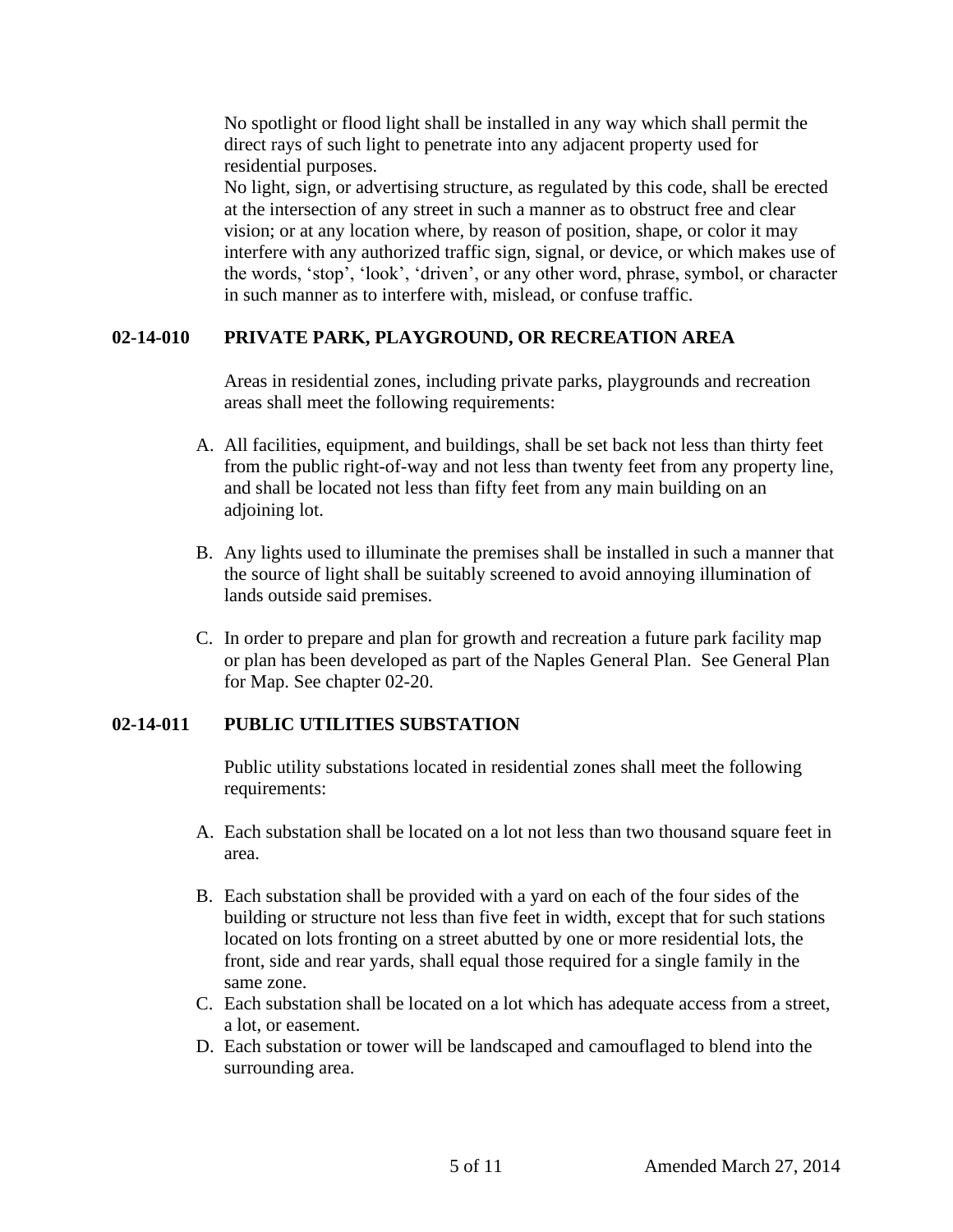### **02-14-012 SWIMMING POOL, FAMILY**

A family swimming pool shall be permitted in the rear or side yard of a dwelling as an accessory use, provided the following requirements are met:

The location of such family swimming pool or accessory machinery shall not be less than thirty-five feet from any dwelling on an adjoining lot, and not less than ten feet from any property line. On corner lots, the distance from said pool to the property line facing a street shall not be less than the minimum required side yard setback.

An outside family swimming pool shall be completely enclosed by a substantial fence of not less than six feet in height, and any lights used to illuminate said pool, or its accessories, shall be so arranged as to reflect the light away from adjoining properties.

# **02-14-013 STORAGE OF COMMERCIAL VEHICLES IN RESIDENTIAL ZONES SHALL BE A CONDITIONAL USE**

Regular or frequent parking or storage of construction equipment such as bulldozers, graders, compressors, etc. and trucks having a rated capacity of 1.5 (one and a half) tons or more, within a residential zone, requires a conditional use permit. Farm equipment is exempt from this requirement. Construction equipment may be stored on a lot during construction of a building thereon, but not to exceed one year. Violation of this section constitutes a class B misdemeanor.

### **02-14-014 POLLUTION CONTROL**

Any use which emits or discharges gases, fumes, dust, glare, noise, or other pollutants into the atmosphere in amounts which exceed the standards as prescribed by the Utah State Air Act, Utah Noise Act or the Tri-county Health Department, is prohibited. Any use which emits or discharges liquids or solid material on the soil or water in amounts which results in pollutants entering ground water in amounts exceeding the standards prescribed by the Utah State Water Pollution Act or the Tri-county Health Department, shall be prohibited.

# **02-14-015 TEMPORARY USES AND STRUCTURES**

The following regulations govern the operation of certain transitory or seasonal uses:

### A. Permits

Application for a temporary use permit shall be made to the building department, and shall contain the following information: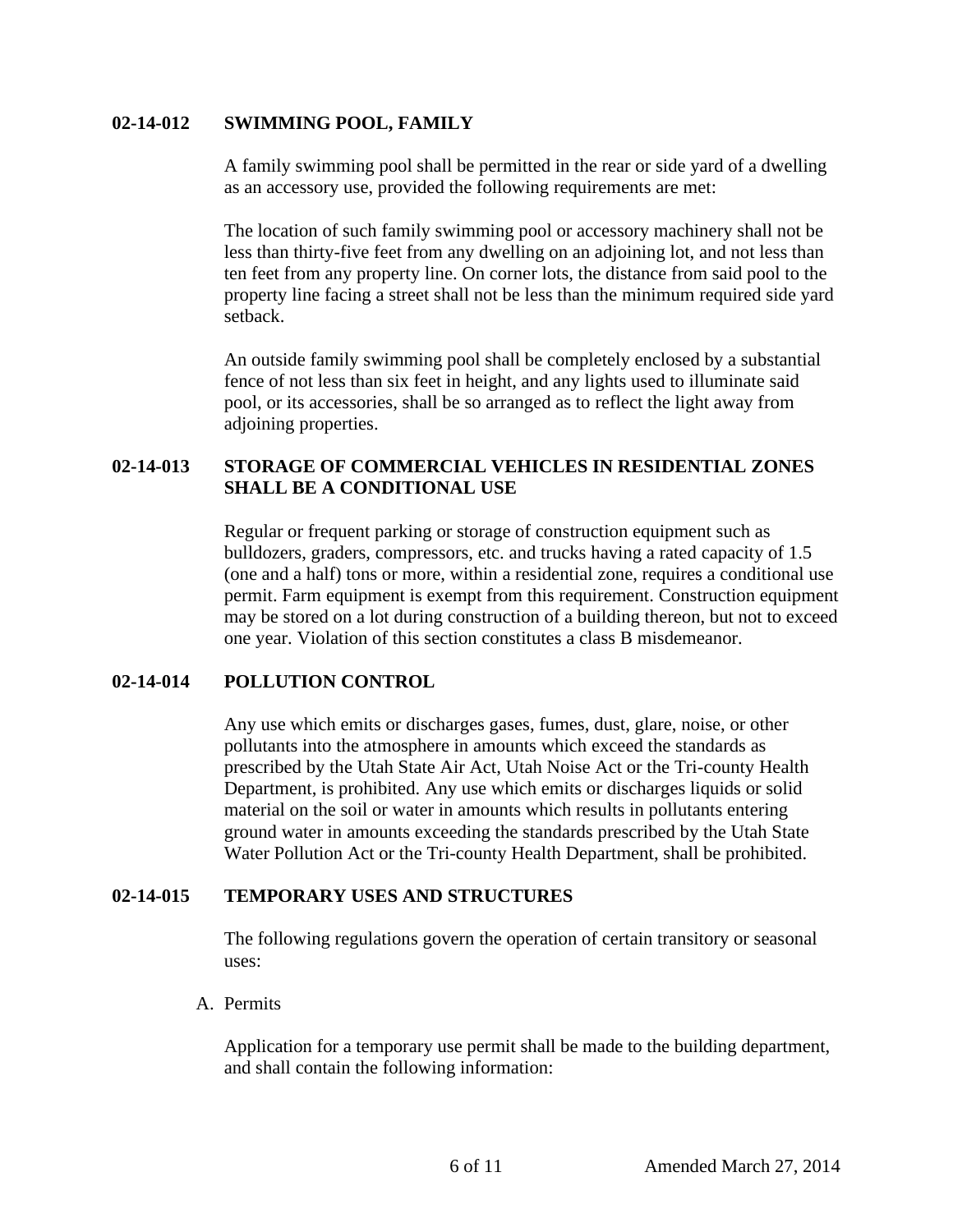- 1. A description of the property to be used, rented or leased for the temporary use, including all information necessary to accurately portray the property.
- 2. A description of the proposed use.
- 3. Sufficient information to determine the yard requirements, sanitary facilities, and availability of parking space is to service the proposed use.
- B. Uses

The following are temporary uses, and are subject to the following specific regulations and time limits, in addition to the regulations of any zone in which the use is located:

- 1. Carnival or circus when authorized by the Naples City Council a temporary use permit for a carnival or circus may be issued in any zone, for a period not longer than fifteen days.
- 2. Christmas tree sales when a temporary use permit may be issued for the display and open lot sales of Christmas trees for a period no longer than forty five days.
- 3. Contractor's office and equipment sheds in any zone, a temporary office and equipment sheds incidental to a construction project. The office or shed shall not contain sleeping or cooking accommodations. The permit shall be valid for not more than one year, but is renewable. The office or shed shall be removed upon completion of the construction project.
- 4. Real estate sales office, in any zone, a temporary use permit may be issued for a temporary real estate sales office in any new subdivision, which has been approved in accordance with the subdivision ordinance. The permit shall be valid for not more than one year, but is renewable. The office shall be removed upon completion of the development of the subdivision. A model home may be used as a temporary sales office.

### **02-14-016 "OFFSITE" IMPROVEMENTS**

In order to protect the safety and welfare of school children and other individuals, the Naples Planning and Land Use Commission may require certain offsite improvements, such as sidewalks, fences, and other such improvements, as a condition of approval for any development proposal. The developers may be required to install such off site improvements at their own cost.

### **02-14-017 TRAVEL TRAILERS AND MOBILE HOMES PROHIBITED EXCEPTION**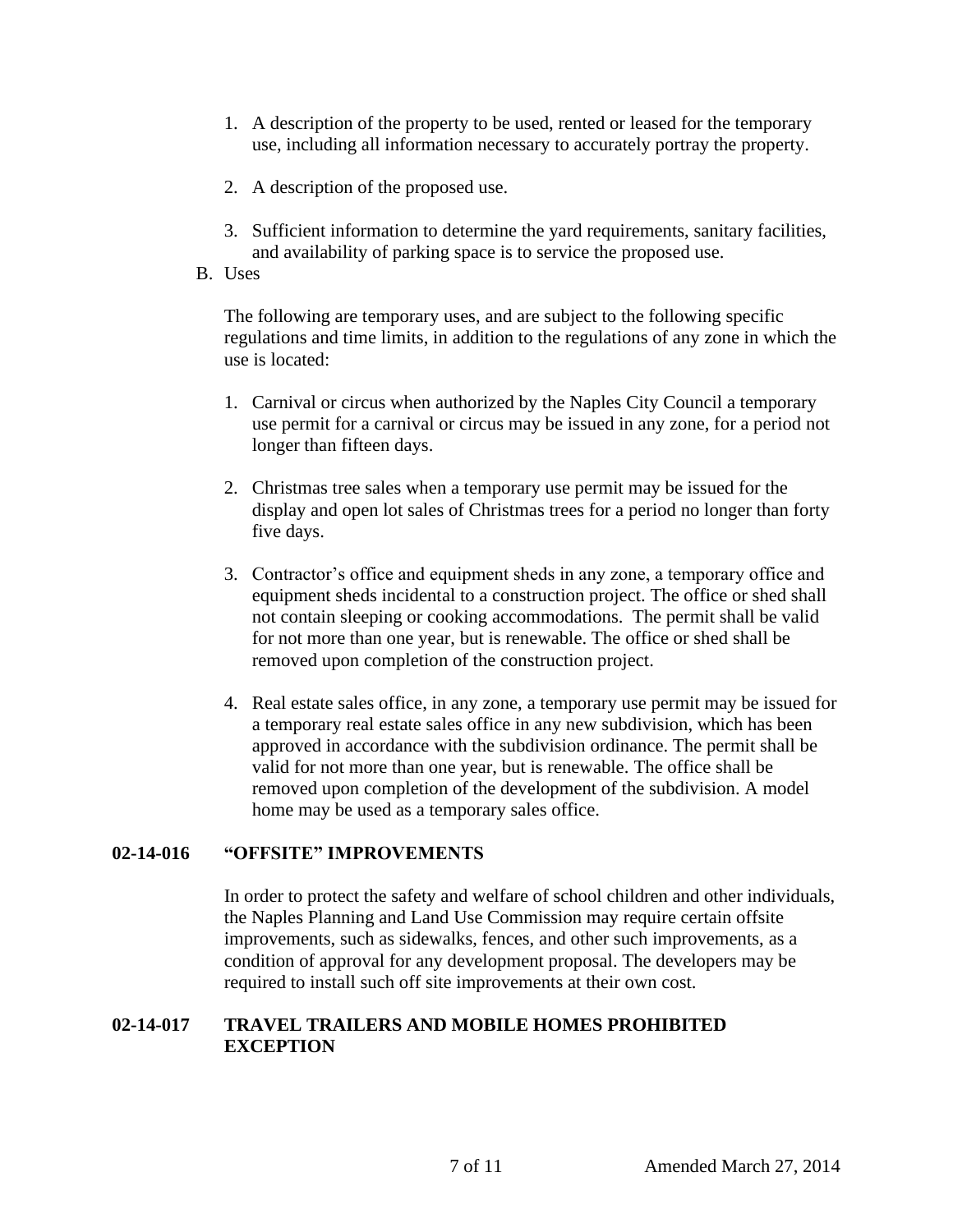It shall be unlawful to place any travel trailers on any lot or parcel of land in Naples City and to use the same for a length of time for human habitation, not more than 30 days within a 12 months cycle except when located in a travel trailer court.

It shall be unlawful to place a mobile home on any lot or parcel of land in Naples City, and to use the same for human habitation, except in compliance with one or more of the following conditions:

- A. When temporarily located on a lot for which a building permit has been issued, and a building is being constructed, and is connected to approved water and sewer facilities, but not to exceed one year.
- B. When placed in a licensed mobile home park.
- C. When placed on a lot that complies with all the regulations of the zone in which the mobile home is located provided:
	- 1. Residential dwellings are a permitted use in the zone, and the mobile home is connected to an approved water supply and domestic sewage disposal facility.
	- 2. The mobile home is placed upon a permanent foundation and is skirted with brick, masonry, or a continuation of the facing material of the mobile home.
	- 3. Will be entered upon the tax roles of Uintah County as real property, as evidenced by a letter or other proof from the county assessor.
	- 4. The mobile home is certified by the U.S. Department of Housing and urban development (H.U.D.) or the State of Utah that it has been inspected and has attached to the mobile home a H.U.D. or State of Utah Inspection Shield.

(See Single Family or Two Family Dwelling Standards 02-18)

## **02-14-018 STORAGE OF JUNK AND DEBRIS IN RESIDENTIAL ZONES PROHIBITED**

No yard or other open space in any residential zone shall be used for the storage of junk, debris, or obsolete vehicles. (See Nuisance Ordinance 10-119.)

### **02-14-019 RESERVED FOR FUTURE USE**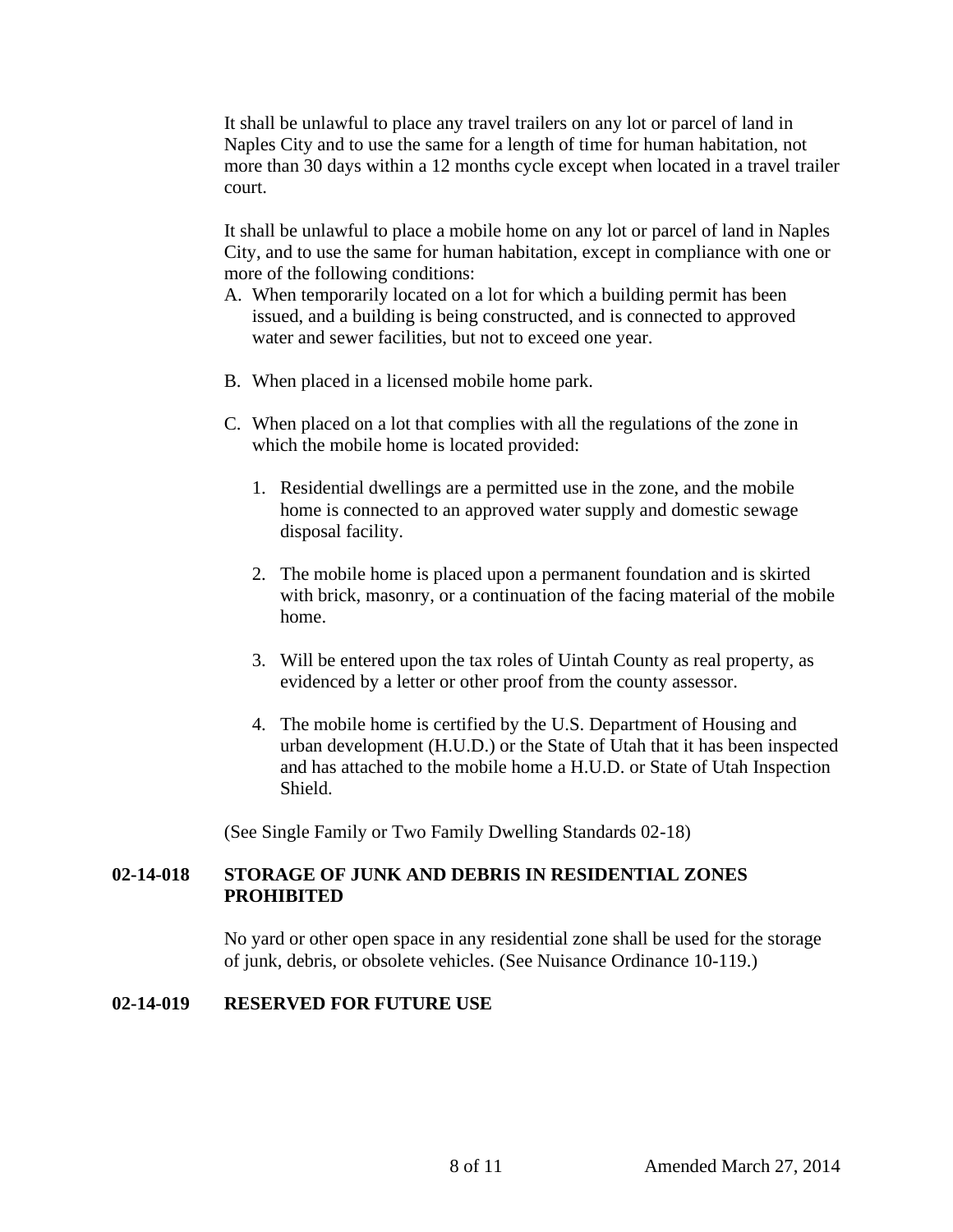## **02-14-020 CLEAR VIEW OF INTERSECTING STREETS**



In all zones, no obstruction, which will obscure the view of automobile drivers, shall be placed on any corner lot within a triangular area formed by the street boundary lines and a line connecting them at points twenty  $(20)^6$  feet from the intersection of the street boundary lines.

### **02-14-021 EFFECT OF STREET PLAN**

Whenever a front or side yard is required for a building which abuts a proposed street which has not been constructed, but which has been designated by the Naples Planning and Land Use Commission as a future street, the depth of such front or side yard shall be measured from the future street easement boundaries.

### **02-14-022 USES PROHIBITED IN ZONES UNLESS EXPRESSLY PERMITTED**

Uses of land which are not expressly permitted within a zone are expressly prohibited therein, except as may be permitted by action of the Appeals Authority pursuant to express authority under terms of this ordinance.

## **02-14-023 TRANSITIONAL USES**

Uses which are permitted on either portion of a lot which lot is divided by a zone boundary line may be permitted to extend to the entire lot, but not more than one hundred feet beyond the boundary line of such zone in which such use is permitted. Before a permit for such a use may be granted, however, the Planning Commission must find that the General Plan Land Use Map will be maintained and that a harmonious mixing of uses will be achieved thereby.

## **02-14-024 MOVED BUILDINGS, MOBILE HOMES, AND MANUFACTURED HOMES**

Prior to placing a moved building, mobile home, or manufactured home in Naples City, a permit shall first be obtained from the Naples City building inspector. The building inspector shall not issue a permit for the placing of such moved building,

<sup>6</sup> Amended 5-9-2019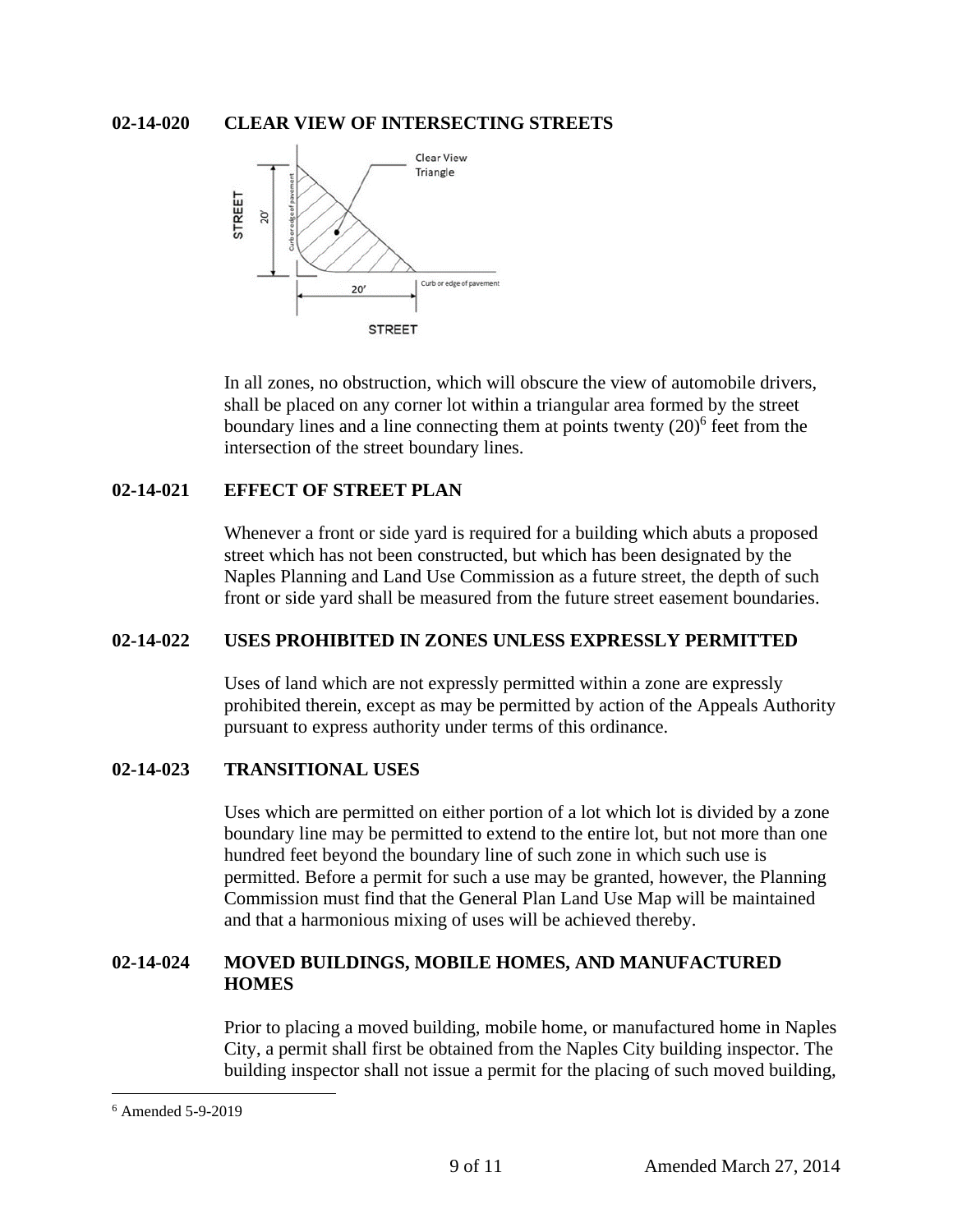mobile, or manufactured home, unless all ordinances and codes of Naples City are complied with, particularly section 02-14-017 of this chapter.

# **02-14-025 URBAN LIVESTOCK**

Urban livestock shall be a permitted use in the following Residential Zones: R-1 and R-2. Urban livestock  $7$  are regulated as follows:

- A. A minimum parcel size of eight thousand (8000) square feet shall be required in order to keep urban livestock.
- B. The maximum number of animals that may be kept per parcel shall be as follows:
	- 1. Rabbits: three (3).
	- 2. Ducks: six (6).
	- 3. Hen chickens: six (6).
	- 4. Goats: three (3).
	- 5. Bees: three (3) hives with not more than one swarm per hive.
- C. Additional standards.
	- 1. Goats must be miniature, dwarf or pigmy. Goats must also be dehorned and male goats must be neutered.
	- 2. All bee hives must be set back a minimum of twenty-five (25) feet from any property line.
	- 3. Rooster chickens shall not be allowed.
	- 4. Should a bee hive become populated with Africanized honeybees, it must be destroyed.
	- 5. Except for bees, all urban livestock shall be kept in a fashion so as to prevent them from exiting the back yard of the property at any time.
	- 6. Except for bees, no more than six (6) total of any type of urban livestock may be kept.
- D. Conflict with nuisance ordinance.
	- 1. In no case shall this section permit a nuisance, as defined in Naples City Code, to be created or to exist.

### **02-14-026 KENNELS**

Animal kennels are only allowed in the A-1 Agricultural, I-1 Industrial, and C Commercial zones. Kennels must be located at least 500 feet from residential dwellings on neighboring properties. See the Unified Animal Control Ordinance adopted by Naples City for more regulations on Kennels and Animal Control.

# **02-14-027 RETAIL TOBACCO SPECIALTY BUSINESSES**

<sup>7</sup> Amended 08/24/2017